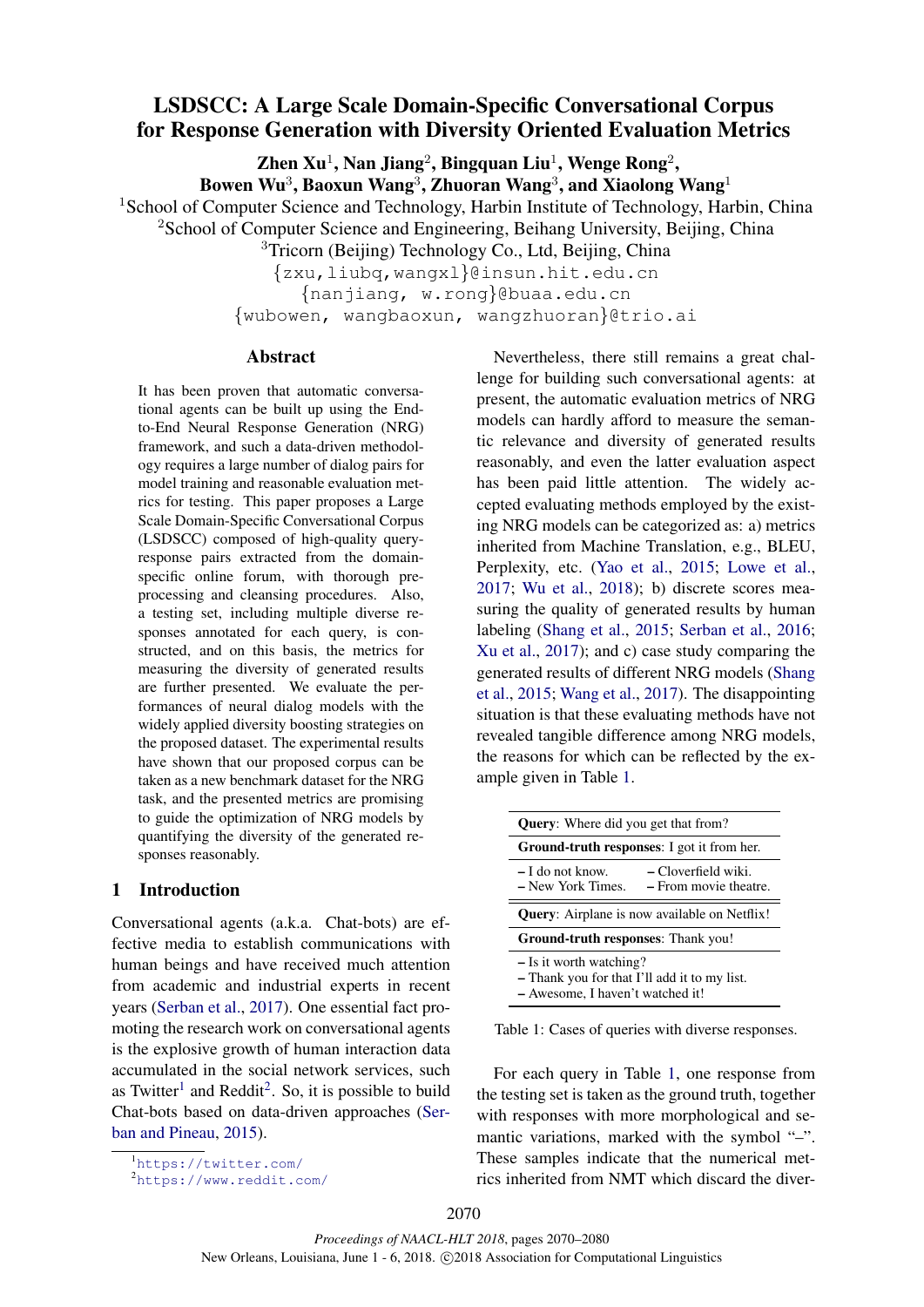sity among responses, cannot reflect marginal differences among generative models, which is supported by the research work of Liu et al. (2016). Thus, an NRG model with good capability to produce diverse and meaningful responses is possible to be judged as a poor one by the BLEU/Perplexity based evaluations. Meanwhile, the metrics based on human labeling are still promising, yet the expensive cost and inconsistency among labelers limit the scale of human-annotation. Therefore, it becomes a necessity to develop reasonable automatic evaluation metrics, that can be taken to measure both candidate response's diversity and its relevance to the given query, to effectively guide the training of NRG models towards the state of promoting meaningful and diverse responses (Li et al., 2016a; Shao et al., 2017; Freitag and Al-Onaizan, 2017).

In order to evaluate the performance of NRG models automatically and reasonably, a wellannotated testing set should be built first. But then, building such a high-quality testing set is a non-trivial task indeed. On one hand, most existing source datasets cover various domains, making it difficult to evaluate the generated results in case that the domain of the generated response is different from that of the reference. On the other hand, a large number of noises, typos, and slangs distribute in existing large-scale datasets, such as Twitter corpus (Ritter et al., 2011) and Ubuntu dialog corpus (Kadlec et al., 2015). For instance, there are many file directories with computer names in Ubuntu dialog corpus. Therefore, qualified domain-specific datasets are desperately required to evaluate NRG models with different architectures reasonably.

To address the above issues, we build a highquality and domain-specific dialog corpus composed of a carefully prepared training set, and meanwhile, a testing set is constructed by collecting multiple reference responses for each query and conducting group-aware human annotation on collected responses. On this basis, we proposed three discriminative metrics: MaxBLEU, Mean Diversity Score (MDS), and Probabilistic Diversity Score (PDS), to primarily evaluate the diversity of generated responses with relevance also considered. To further assess the performance and effectiveness of the test set cooperating with the proposed metrics, the widely applied Sequenceto-Sequence (Seq2Seq) (Bahdanau et al., 2014;

Sutskever et al., 2014) based models with the available diversity promotion methods are implemented, and experiments are conducted on the proposed Large Scale Domain-Specific Conversational Corpus (LSDSCC) dataset. The experimental results stay consistent with the previous experience acquired from human-labeled sets, and the performance of these models suggests that the LSDSCC corpus and discriminative metrics will provide insights for future research in the field of NRG.

## 2 Related Work

Seq2Seq based conversation modeling approaches have been proven to be able to generate response directly (Vinyals and Le, 2015; Shang et al., 2015). However, these models tend to produce generic responses to any given queries, namely the *deficient diversity problem* (Shao et al., 2017). Recent studies attempt to constrain these universal replies and promote more diverse responses with various strategies during the procedure of training or inference (Li et al., 2016a,b; Mou et al., 2016; Xing et al., 2017; Shao et al., 2017). Besides, there still exits another meaningful option, that is, to employ reasonable diversity oriented evaluation metrics to guide the optimization of models.

The quality of testing sets is a primary factor for such evaluation of NRG models. Existing large-scale corpora contain the Movie Dialogue, Ubuntu, Twitter, and Reddit corpus (Banchs, 2012; Uthus and Aha, 2013; Ritter et al., 2010; Schrading et al., 2015). The Ubuntu corpus is built by scraping a large scale tech support dialogues from Ubuntu IRC forum for building response ranking models (Kadlec et al., 2015). Similarly, Sordoni et al. (2015) provide external context information for message response pairs from Twitter FireHose. Besides, Dodge et al. (2016) and Schrading et al. (2015) collect real conversations from movie categories of Reddit community, which are integrated into a multi-task corpus on movie for the ranking task and discourse analysis. In the above corpora, there are only one or two reference responses for most query, which is completely unlike that of the practical conversation scenario (Li et al., 2017b). By contrast, this paper construct a high-quality testing set, including multi-references for each query. In this regard, our testing set is more close to the real-world setting.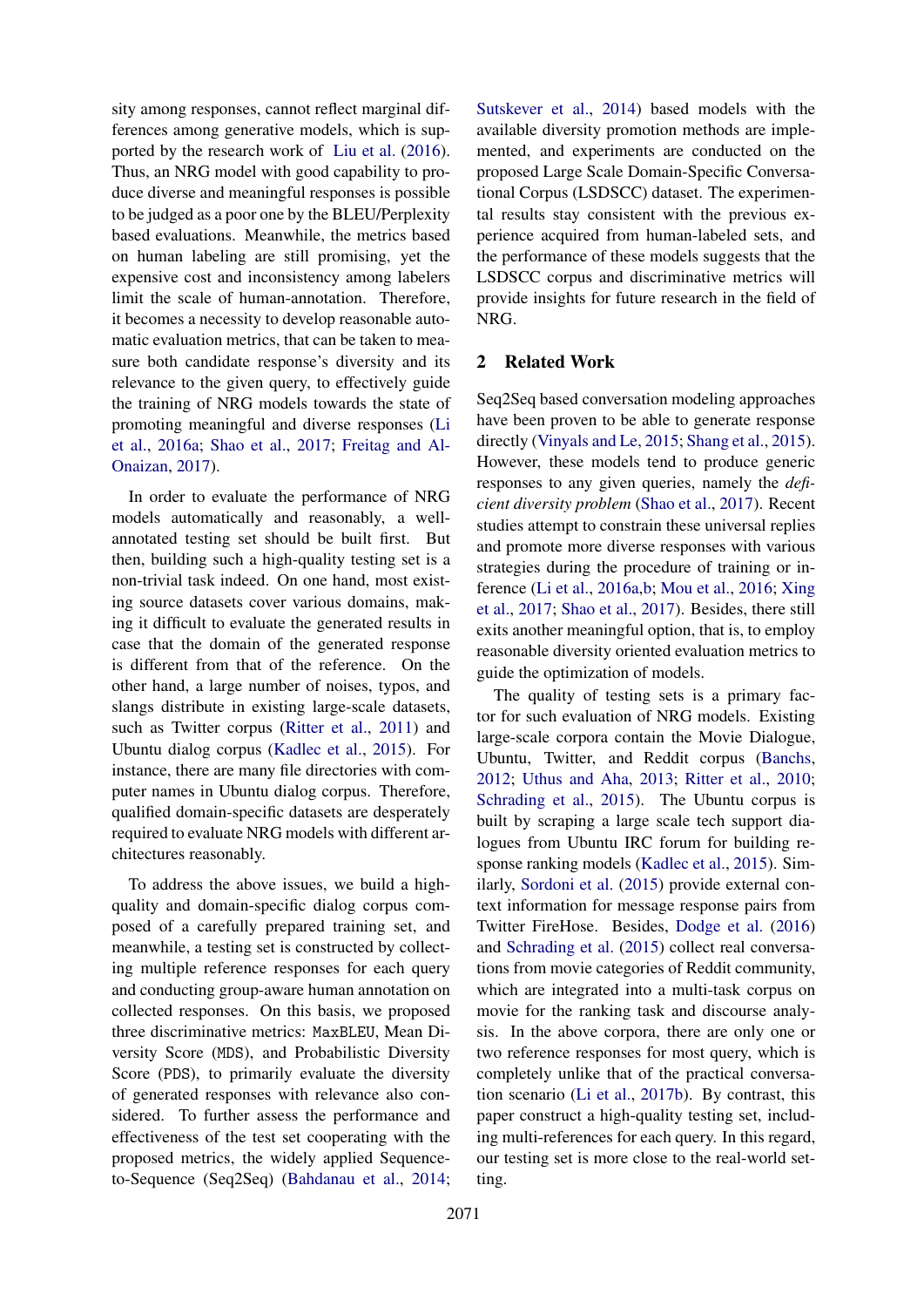Besides the testing set, evaluation metrics are also important for the performance measurement of NRG models. Most frequently applied evaluation metrics for NRG models are inherited from NMT to measure the fluency and relevance of generated responses, such as Perplexity, BLEU (Papineni et al., 2002) and deltaBLEU (Galley et al., 2015). Although these metrics demonstrate the relevance between the given query and the generated responses, they overlook the reply's diversity that is of great importance in conversation setting. Thus, efforts are devoted to simulate the human subjective judgment, which is similar with the response ranking task in retrieval-based chat agents (Lowe et al., 2017; Tao et al., 2018), but unavoidable uncertainty and errors are brought into the systems (Hu et al., 2014). In addition, automatic evaluation metrics (e.g. BLEU, deltaBLEU, etc.) are limited by the fact that each query only has references with the exact same meaning and many overlapped phrases, which is unreasonable in the conversational scenario.

#### 3 Data Processing and Analysis

Previous studies indicate that more focused topics and less diverged domain is helpful to guide NRG models away from the state of producing universal responses (Mou et al., 2016; Xing et al., 2017), so we compose a domain-specific corpora by constraining the domain of crawled dialogues from Reddit to its movie discussion board<sup>3</sup>. The quality of the data in Reddit movie category has been discussed by Stoddard (2015) and Jamnik and Lane (2017), who point out that the popularity is a good indication of relative quality and the movie category is one of the most popular boards in Reddit. Thus, the data in Reddit movie category is originally high-quality. In this section, the pipeline for building the LSDSCC dataset will be discussed in detail, and necessary statistical indicators are collected to demonstrate its distribution. Moreover, human evaluation is conducted to measure the quality of the obtained training set.

#### 3.1 Data Processing

Data Cleansing. We crawl threads from the movie discussion board of Reddit that includes humanto-human conversations as the raw dataset, and conduct the following cleansing operations:

a) For each thread, we strip away the *markdown* and *html* syntax tokens, e.g., "[word](url)" is transformed to "word", " $\&$ gt;" is reformed to ">", etc. Meanwhile, all forms of urls, emails and digits withing the paragraphs are normalized as "url", "email" and "digits" tokens respectively;

b) As emoticons in the data originated from social media services always provide essential emotional information of users, we propose to convert the same groups of emoticons into corresponding words (e.g., ":-)" will be reverted to "happy") to preserve such emotion knowledge;

c) Finally, replicated words or characters (e.g., "cooool" and "ahahaha", etc.) are substituted with its normal form using regular expressions.

| Query Vocabulary                  | Size             | Coverage $(\%)$      |
|-----------------------------------|------------------|----------------------|
| overlong words<br>non-ascii words | 17,084<br>58,720 | $10.32\%$<br>35.46 % |
|                                   |                  |                      |
| Response Vocabulary               | Size             | Coverage $(\%)$      |

Table 2: Composition of noise words in the query and response vocabulary of the raw data.

Vocabulary Truncation. After the above preprocessing operations, there still exist redundant unformatted slang and noisy strings (e.g., "Iloveyou"), which have low-frequency in the crawled raw data. Consequently, the vocabulary size of the dataset is exceeding  $160K$  as shown in Table 2. Keeping a such large vocabulary for Seq2Seq based models will consume excessive memory and make those models difficult to converge, while pruning low-frequency unformatted slang and noisy strings into "UNK" symbols would directly harm the performance of the model since excessive knowledge hidden in these strings are ignored in the training process. To address this issue, we break these slangs and noises into several frequent words in our corpus and eliminate non-ASCII tokens. In this way, sufficient information of the dataset is maintained for model training. Finally, the vocabulary sizes of the dataset are reduced to around 50K.

Dialog Pruning. Statistical results on the sentence length of query-response pairs in the cleaned corpus are illustrated in Fig. 1. Concerning the fact that recurrent neural networks can not efficiently capture the semantics of over-long sentences and previous studies indicate that such re-

<sup>&</sup>lt;sup>3</sup>https://www.reddit.com/r/movies/, selected from https://www.reddit.com/r/datasets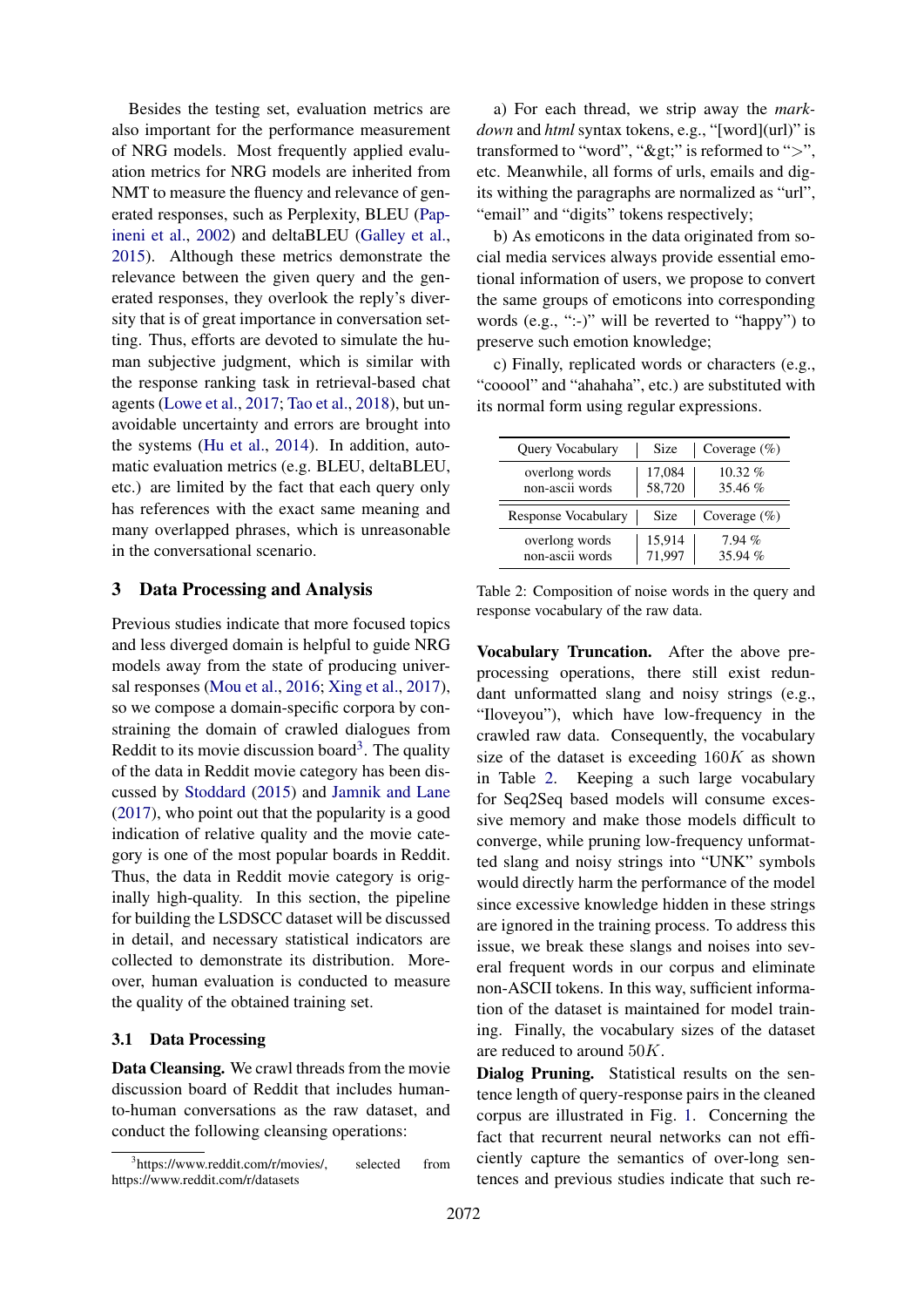

Figure 1: Sentence length coverage of queries and responses within the dataset.

sponses would make the decoder hard to converge (Greff et al., 2017), it is necessary to prune the pairs containing very long sentences. After the sentences are tokenized using the *NLTK toolk*its<sup>4</sup>, the cases with queries longer than 100 or responses exceeding 60 words are pruned directly, and 76.25% of the dataset are finally reserved.

After pruning the corpus, there remain 738,095 single-turn and 346,543 multi-turn conversations. Since this paper focuses on the single-turn dialogs, the evaluative testing set and detailed experiments in the following sections are designed for singleturn corpus. As the testing set will select pairs from the preprocessed data, the corresponding tuples will be deleted to avoid coverage.

#### 3.2 Query-Response Relevance of the Dataset

As one of the most important qualities of the conversational corpus, the query-response relevance demonstrates the overall quality of the dataset. Human evaluations of the query-response relevance are conducted to validate the quality of the dataset used in this paper. Nine experienced annotators are invited to evaluate the query-response relevance of 500 single-turn dialogs uniformly sampled from the whole dataset obtained in Subsection 3.1. In the evaluation, we ask each annotator to label whether the response is appropriate to the corresponding query in the given queryresponse pair. A pair is tagged as "Unsure" if the annotator could not confirm the degrees of relevance without related context and background movie knowledge. The labeled result is shown in Table 3. It is observed that 85% samples in the query-response relevance task are confirmed to keep high relevance between the query and the corresponding responses. Moreover, there exist

only about 6.6% irrelevant noises. So, the resource can be considered as a high-quality one and can be used in the practical task.

| Category       |       |    | Relevant   Unsure   Irrelevant |
|----------------|-------|----|--------------------------------|
| <b>Numbers</b> |       | 40 | 33                             |
| Percentage     | 85.4% | 8% | 6.6%                           |

Table 3: Query-Response Relevance on the single-turn training set.

# 4 Testing Set and Evaluation Metrics

Existing evaluation metrics of dialog agents measure the quality of the generated sentences only by referring to the existing responses, which obeys the same principle with NMT models' metrics. However, one essential difference between NRG and NMT lies in the fact that, a large group of responses can be considered as relevant to a given query in conversations, while the number of references to a translation result is quite limited for NMT models. So the diversity degree of candidates which have not covered by NMT oriented evaluation metrics, is supposed to be quantified and measured in NRG models.

Currently, few studies focus on the evaluation based on the group of references, which is more meaningful and reasonable for NRG models. Therefore, we proposed three metrics: MaxBLEU, Mean Diversity Score, and Probabilistic Diversity Score, to quantify both the relevance and diversity of the generated responses. Since these metrics are based on the multi-reference, we first describe the procedure of building testing set, with multi-references for each query. Then, the metrics for NRG models are detailed based on the multireference testing set.

#### 4.1 Multi-Reference Testing Set Construction

Fig. 2 illustrates the response quantity distribution of queries in the preprocessed data. While the testing set is randomly sampled from the preprocessed data, the response quantity distribution of the testing set is the same as that in Fig. 2. In this case, the multi-reference testing set for NRG evaluation is difficult to construct by directly extracting samples from the dialog corpus, since there are too few queries that contain more than three responses. Roughly choosing samples from such data is possible to bring topic bias into the testing set, and manually filtering suitable candidate pairs from

<sup>4</sup> http://www.nltk.org/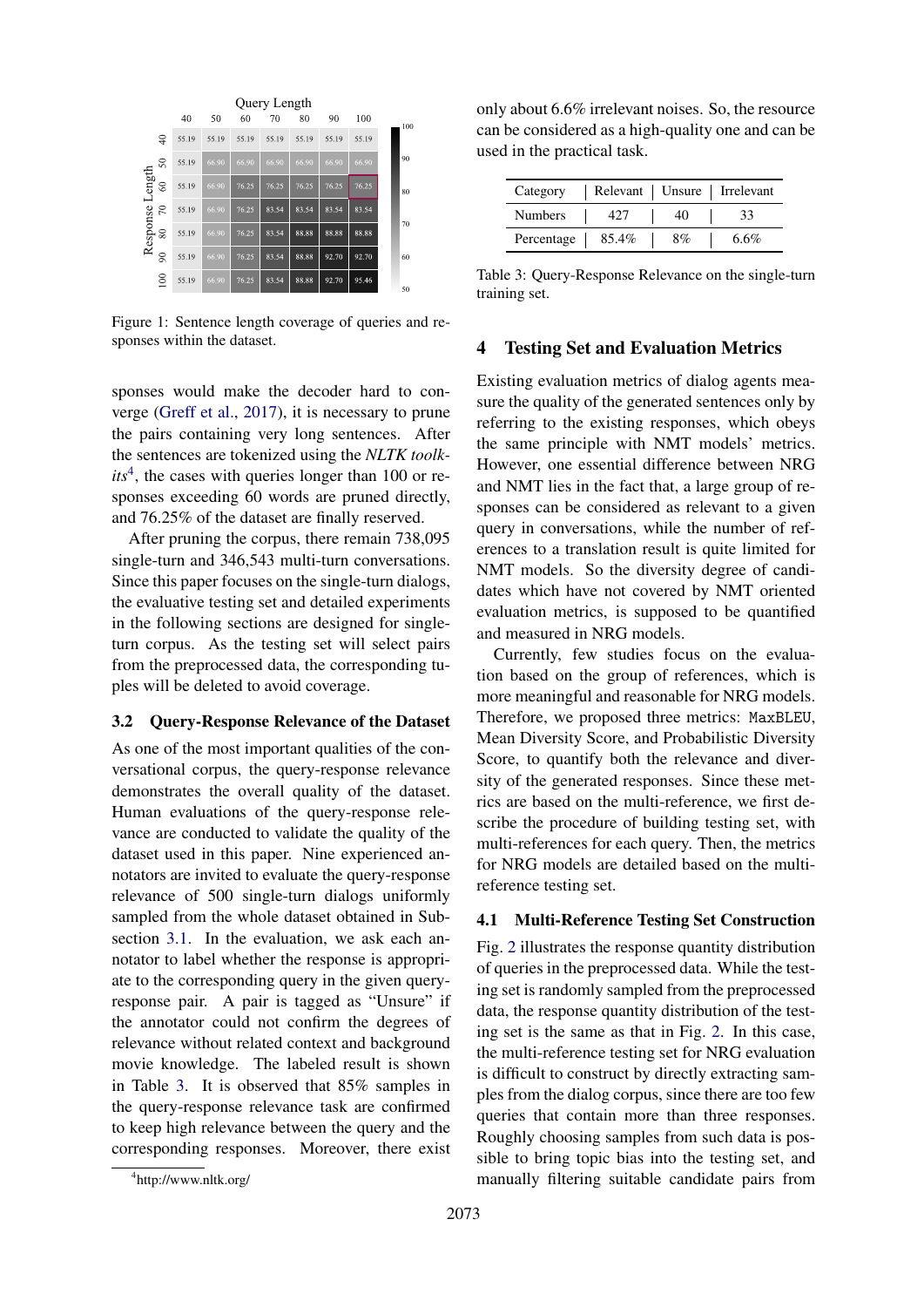them is also time-consuming and expensive. Nevertheless, there exist large amounts of queries that are highly semantically similar or correlated with each other. This indicates that the multiple references can be obtained by selecting responses of queries that are semantically identical to the original query. What's more, the human-annotation is involved to proofread the filtered pairs' quality and complete the final labeling.



Figure 2: Distribution of reply quantities in training set.

When constructing the testing set, the very first step is getting semantically similar (or even identical) queries with the given ones. For this purpose, this paper adopts the TF-IDF similarity and semantic embedding based distance to measure the similarity between queries. The procedure of gaining similar queries is divided into two stage: In the first stage, we employ Apache Lucene<sup>5</sup> to exploit the word-level TF-IDF patterns within queries, and then extract the top 100 similar queries with highest scores given by Lucene for each query. Yet, these candidates only capture n-gram level similarity with the probably diverged semantics. Thus, in the second stage, we utilize paragraph vector algorithm (a.k.a Doc2vec<sup>6</sup>) (Le and Mikolov, 2014) to resort the selected similar queries in the semantic space and only queries of similarity score higher than a certain threshold (i.e., 0.9) are reserved. Table 4 lists several identical queries filtered by Lucene and Doc2vec methods with the given query. It should be noted that the Lucene index and Doc2vec need to be initialized by feeding all the sentences in the dialogue corpus.

To reserve as much information as possible and balance the distribution of the composed testing set, we divide the dataset into several subsets based on the response number of queries, and then sample testing data from each subset uniformly. Concretely, according to the response number,

| Similar Queries                                                               | Similarity |
|-------------------------------------------------------------------------------|------------|
| If you haven't already, watch the animatrix.                                  | 0.97       |
| Do not watch the animatrix,<br>you may leave you house.                       | 0.95       |
| I don't have much to ad except,<br>that people really should watch animatrix. | 0.94       |
| I recommend you watch the matrix.                                             |            |

Table 4: Filtered queries identical to the original query: "You should watch the animatrix."

queries of the dataset are divided into three subsets: a) queries with less than 3 responses, b) queries with 3 to 5 responses, and c) queries with more than 5 responses. We randomly sample 100 queries from each subset, and thus 300 queries are obtained as the testing set. Aiming at building a multiple references testing set, each query in the testing set is assigned with 15 responses, including the original responses and the ones of the most similar queries obtained by the procedure of last paragraph.

Afterwards, three skilled and experienced labelers familiar with movies are employed and carefully trained to crosswise annotate the filtered testing set. In addition, labelers can also obtain some background of the corresponding query since there are additional details for most queries in Reddit. In this case, the quality of selected samples can be guaranteed. Besides, the annotators are asked not only to label the relevance of query and reference responses, but also reorganize the independent references into groups by the semantic similarity subjectively. The grouping strategy is introduced for the purpose of evaluating the diversity of responses generated by different models.

In the relevance oriented annotation procedure, the labelers are first asked to judge whether a candidate response is appropriate and natural to the input query. If a candidate response is grammatically correct and semantically relevant with the corresponding query from the annotators' perspective, it should be labeled as "1". Otherwise, the annotators have to give "0" label to the candidate. Then, for each query, the annotators need to split responses labeled with "1" into different groups based on word overlapping between them, with stop-word overlapping ignored. Finally, the groups with the similar semantics are merged into a larger group by the annotators, so as to get the final grouped responses.

<sup>5</sup> https://lucene.apache.org/

<sup>6</sup> https://radimrehurek.com/gensim/models/doc2vec.html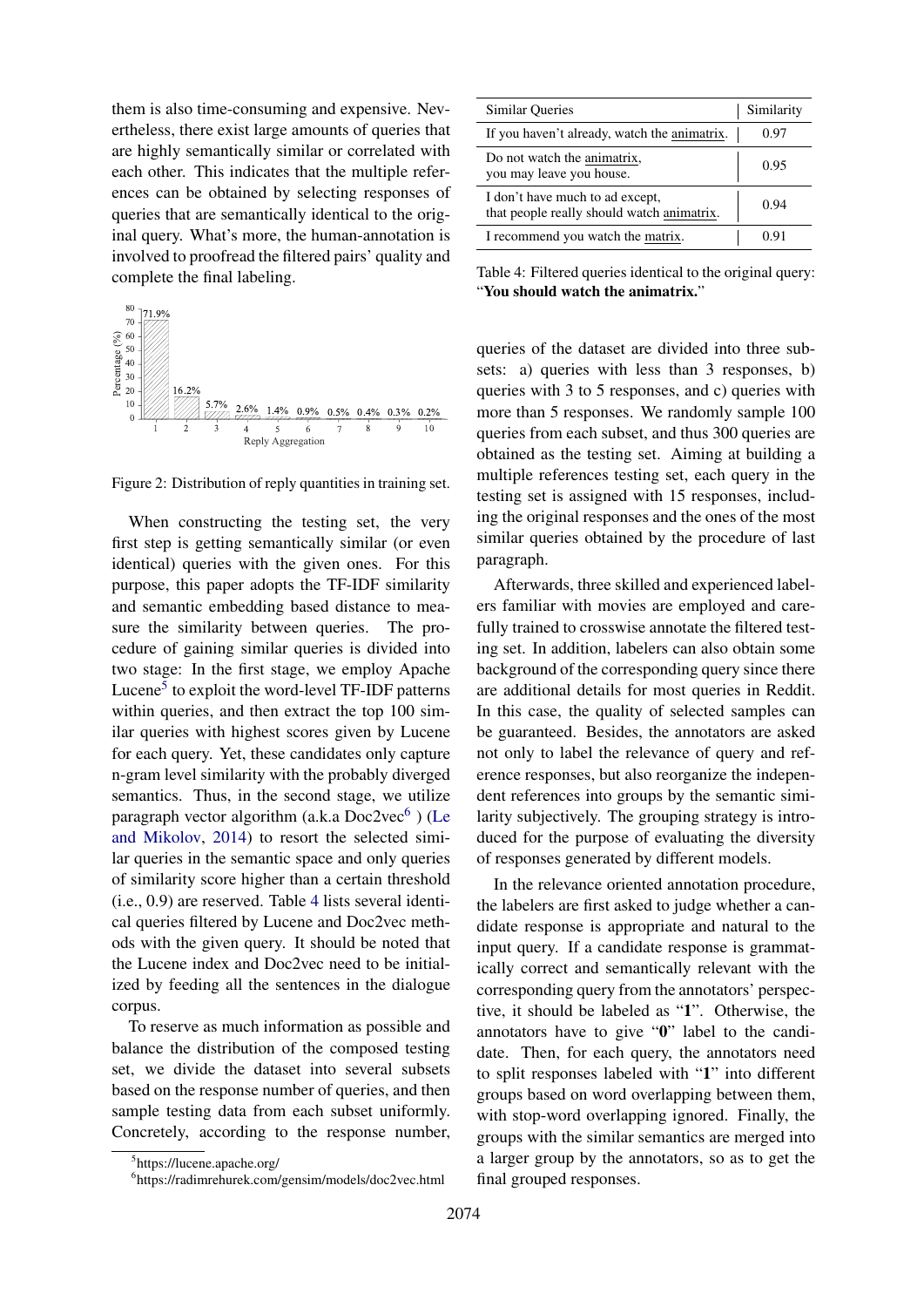At last, we obtain a high-quality testing set, in which each query is assigned with different numbers of reference responses. Fig. 3 shows the distribution of the response numbers in the testing set. Comparing to the original response number distribution in Fig. 2, the replies distribution of the testing set is much more appropriate for the conversational scenario. Furthermore, responses to the corresponding query are categorized into several groups. In this case, NRG models can be evaluated reasonably using such a testing set. One sampled case in the testing set is shown in the left phase of Fig. 4, and there are eight responses in the labeled data divided into four groups. The different metrics in this figure will be introduced in the following sections. It should be noted that both the single-turn dialogs and the annotated testing set are released<sup>7</sup>.



Figure 3: Aggregated responses per query in testing set.

#### 4.2 The Metric on Response Relevance

Since the NRG architecture is analogous to the NMT models, introducing the BLEU scores to evaluate the semantic relevance of the generated results is acceptable. However, it is not reasonable to average the BLEU scores of the generated response to each reference, because the semantic of each reference varies significantly. Aiming at revealing the variation and diversity among responses, which have not yet covered at the NMT models, we propose a MaxBLEU metric customized for response generation based on the Multi-BLEU metric (Madnani et al., 2008). Noticing that the metrics inherited from SMT, like BLEU, is not able to evaluate the diversity of responses, we propose the specified metrics for diversity evaluation, which will be described in the next subsection.

Given an input query, the NRG model is able to generate a set of hypothesis  $\{h_i\}^8$ . Meanwhile,

according to the human-annotation strategy described in Subsection 4.1, the set of references can be reorganized, based on their semantic similarity, into the groups with the format of  $\{r_{ij}\}\,$ , where  $r_{ij}$ denotes the  $j$ -th reference in the  $i$ -th group. On this basis, the MaxBLEU metric is defined as:

$$
MaxBLEU(h_i) = \arg\max_{k} Multi-BLEU(h_i, r_k.)
$$
 (1)

where  $r_k$  denotes all the references in the  $k$ th group. That is, we begin by calculating all the multi-BLEU scores between each hypothesis and grouped references, and pick the score for the sentence with the highest BLEU as the score for this set of hypothesis, so that we make an alignment between generated hypothesis  $h$  to the group-aware references  $r$ . For simplicity, one response can only be aligned to one group reference, and multi-group references are not considered in this work.

#### 4.3 Metrics on Response Diversity

Given a query, the diversity degree of candidate responses is an essential criterion for evaluating the performances of NRG models. Currently, most studies tend to demonstrate the diversities of different models by sampling and comparing the generated results, or labeling the diversity of the generated samples, which makes it difficult to benchmark and automatically evaluate different models. Although Li et al. (2017a) propose to calculate the number of distinct unigrams and bigrams of generated responses, such scores do not align well with human inspection (Serban et al., 2017).

| <b>Algorithm 1</b> Two Response Diversity Metrics.                |  |  |  |  |
|-------------------------------------------------------------------|--|--|--|--|
| Input:                                                            |  |  |  |  |
| hypothesis set H and reference set R;                             |  |  |  |  |
| Output:                                                           |  |  |  |  |
| Mean Diversity Score (MDS);                                       |  |  |  |  |
| Probabilistic Diversity Score (PDS);                              |  |  |  |  |
| $\triangleright$ Initialize<br>1: for all $r_i \in \mathbb{R}$ do |  |  |  |  |
| 2: $p_i = 1/ \mathbf{R} ,$                                        |  |  |  |  |
| 3: $p'_i =  r_{i\cdot}  / \sum_i  r_{j\cdot} .$                   |  |  |  |  |
| $4:$ end for                                                      |  |  |  |  |
| 5: for all $h_i \in H$ do<br>$\triangleright$ Compute alignment   |  |  |  |  |
| 6: $k = \arg \max_i$ Multi-BLEU( $h_i, r_i$ ).                    |  |  |  |  |
| 7: $MDS(k) = p_k$ ,                                               |  |  |  |  |
| 8: PDS $(k) = p'_k$ .                                             |  |  |  |  |
| $9:$ end for                                                      |  |  |  |  |
| 10: <b>return</b> $\sum_k \text{MDS}(k), \sum_k \text{PDS}(k)$    |  |  |  |  |

Therefore, we propose two evaluative metrics based on the MaxBLEU metric for diversity measurement: a) Mean Diversity Score (MDS) and b) Probabilistic Diversity Score (PDS). Basically, the

<sup>7</sup> https://drive.google.com/file/d/1nbpbnhwNP14xAc4SAc1- NN5lvEr01dQb/view?usp=sharing

<sup>&</sup>lt;sup>8</sup>Following the terms in machine translation, this part takes "hypothesis" to represent "response".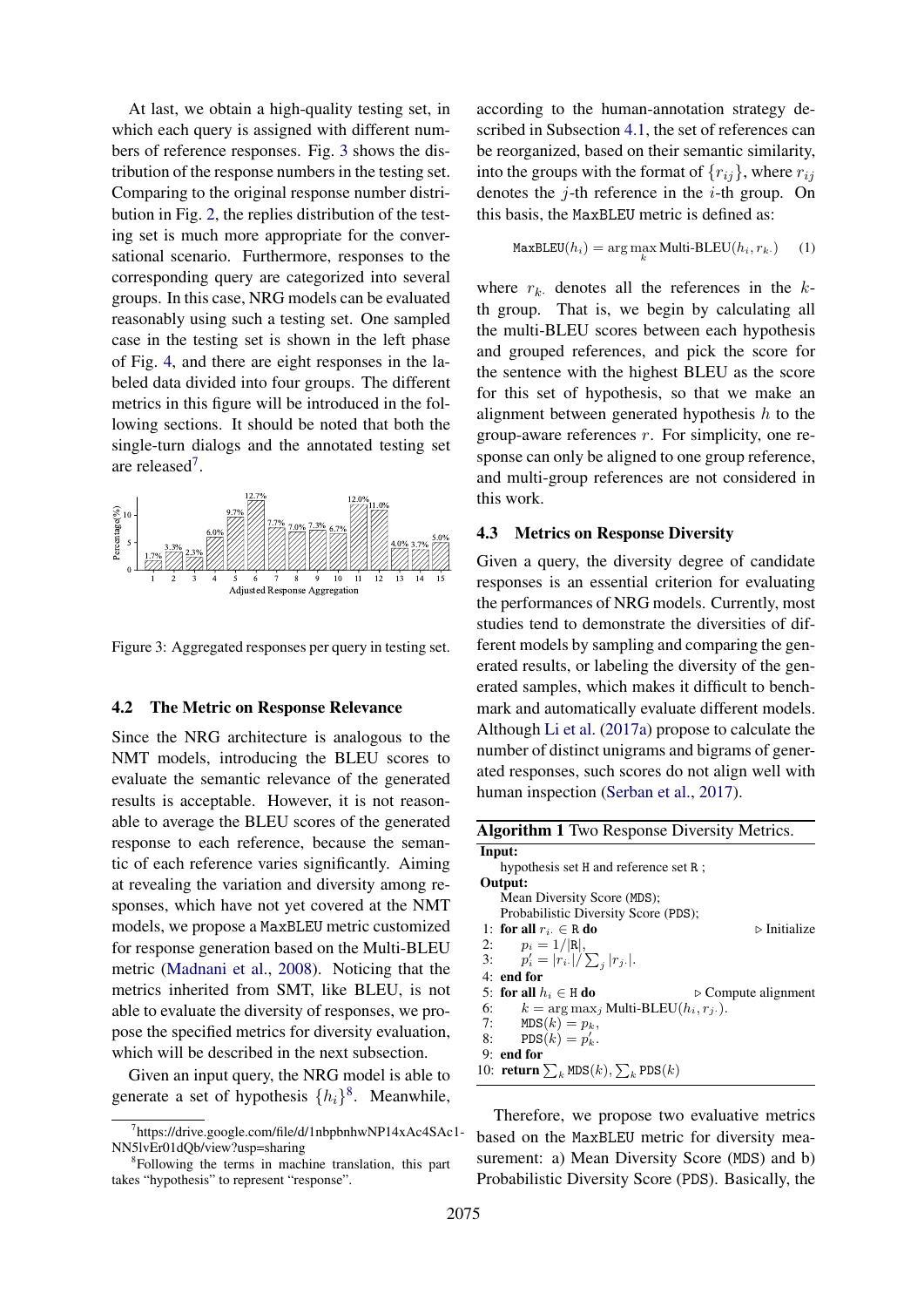Query: Anders from Workaholics being in there was more unexpected for me, I hope he gets bigger roles in major comedies he's definitely my favorite.

| 1.1 Rogen and Goldberg are producing a movie being acted by the<br>Workaholics guys.<br>1.2 I think Rogen is producing a movie from Workaholics guys,<br>should be fun!                                                                                                                                                                   | 1 The Workaholics should be fun.<br>2 The Workaholics guys are fun.                                      | 0.14<br>0.13                    |                                       |     |     |
|-------------------------------------------------------------------------------------------------------------------------------------------------------------------------------------------------------------------------------------------------------------------------------------------------------------------------------------------|----------------------------------------------------------------------------------------------------------|---------------------------------|---------------------------------------|-----|-----|
| 2.1 He's also in top five by Chris Rock.<br>2.2 He has an important role in the top five and it's hilarious.<br>2.3 He was quite in in top five, another comedy that came out recently.<br>2.4 Looks he have pretty big role in top five, the new Chris Rock movie.<br>3.1 When I saw Anders, I thought he was going to be a CIA analyst, | 3 He's also in top five by Chris Rock.<br>4 He has an important role.<br>5 I saw Anders, and he is good. | 0.02<br>1.00<br>0.007           | $\overline{c}$<br>2<br>$\overline{2}$ | 3/4 | 7/8 |
| especially when Rogen asked him if he was still Associate Producer.<br>4.1 Anders is my favorite too Blake annoys me sometimes but the show<br>wouldn't be the same without him.<br>Grouped Reference Responses                                                                                                                           | 6 I thought he was good.<br>7 He is my favorite.<br>8 Anders annoys me.<br>Hypothesis                    | 0.62<br>0.10<br>0.09<br>MaxBLEL | 4<br>4<br>4                           | MDS | PDS |

Figure 4: A sampled testing case including a given query, the grouped reference responses and the generated ones (hypothesis) with the proposed metrics, among which "K" is obtained by performing arg max upon MaxBLEU scores. The MDS metric is calculated with the partitioned groups and PDS metric is calculated with the weight of each group in the overall the candidate set.

two metrics aim at measuring the overall diversity of the whole set of generation results (hypothesis) by taking them as an entirety, and the detailed calculation steps of the proposed metrics are illustrated in Algorithm 1. According to the algorithm, the PDS metric assumes that the weight of each reference group is distributed uniformly, regardless of the reference number in each group. Similarly, the MDS metric takes the count of the members in each group as the weight of the corresponding group, and actually compute the weighted coverage upon the reference group.

# 5 Experiments and Analysis

In this section, we present the detailed experiments on the single-turn dialog dataset and analysis on generated results, in accordance to the proposed metrics.

## 5.1 Baselines and Experimental Setups

Experiments are conducted using the popular Seq2Seq based models with the currently available diversity prompting strategies as follows:

1) Basic Seq2Seq. We employ the basic Seq2Seq to build the encoder-decoder architecture running on the proposed dataset, by taking the bidirectional LSTM cell as the encoder to address the input sentences ordering problem and classic LSTM cell as the decoder (Vinyals and Le, 2015).

2) Attention-Seq2Seq. As proposed by Vinyals and Le (2015); Luong et al. (2015), a concatenated version of attention mechanism is applied upon the basic Seq2Seq model.

3) Greedy-Seq2Seq. Based on the basis Seq2Seq model, the diversity promotion strategy proposed by Li et al. (2016b) is applied in the generating procedure, and the training procedure stays the same. Hyper parameter γ, a.k.a. *diversity rate*, are set with empirical experiments (i.e.,  $\gamma = 0.1, 0.8$ ) to reveal the efforts.

4) Greedy-Attn-Seq2Seq. Following the work of Li et al. (2016b), the greedy diversity promotion strategy is applied on the Seq2Seq model with attention mechanism similar with model 2, and we set hyper parameter  $\gamma = 0.1, 0.8$ .

5) MMI-Seq2Seq. In the generation procedure, Maximum Mutual Information (MMI) model is applied in the decoder to prune generic answers on the basic Seq2Seq model (Li et al., 2016a).

In our research, we implement these models on the TensorFlow platform<sup>9</sup>, and Adam optimizer (Kingma and Ba, 2015) is employed for gradient optimization during training. Besides, we choose to prune the words whose frequencies are below 2, so the source and target vocabulary are set to 42, 257 and 46, 865 respectively.

In addition, we set the batch size to 50, hidden size of encoder to 256, hidden size of decoder to 512 and learning rate to  $2e - 4$ . The gradients are clipped within  $[-3.0, 3.0]$  to avoid the gradient explosion problem. Every model runs on a single GPU separately for at least one week before convergence. Afterwards, for all these methods, we generate a set of hypothesis sentences with beam size set to  $k = 50$ , and the evaluation scores are obtained using the proposed metrics.

After running through 25 epochs on the dataset, the training log-loss of the basic Seq2Seq mod-

<sup>9</sup> https://www.tensorflow.org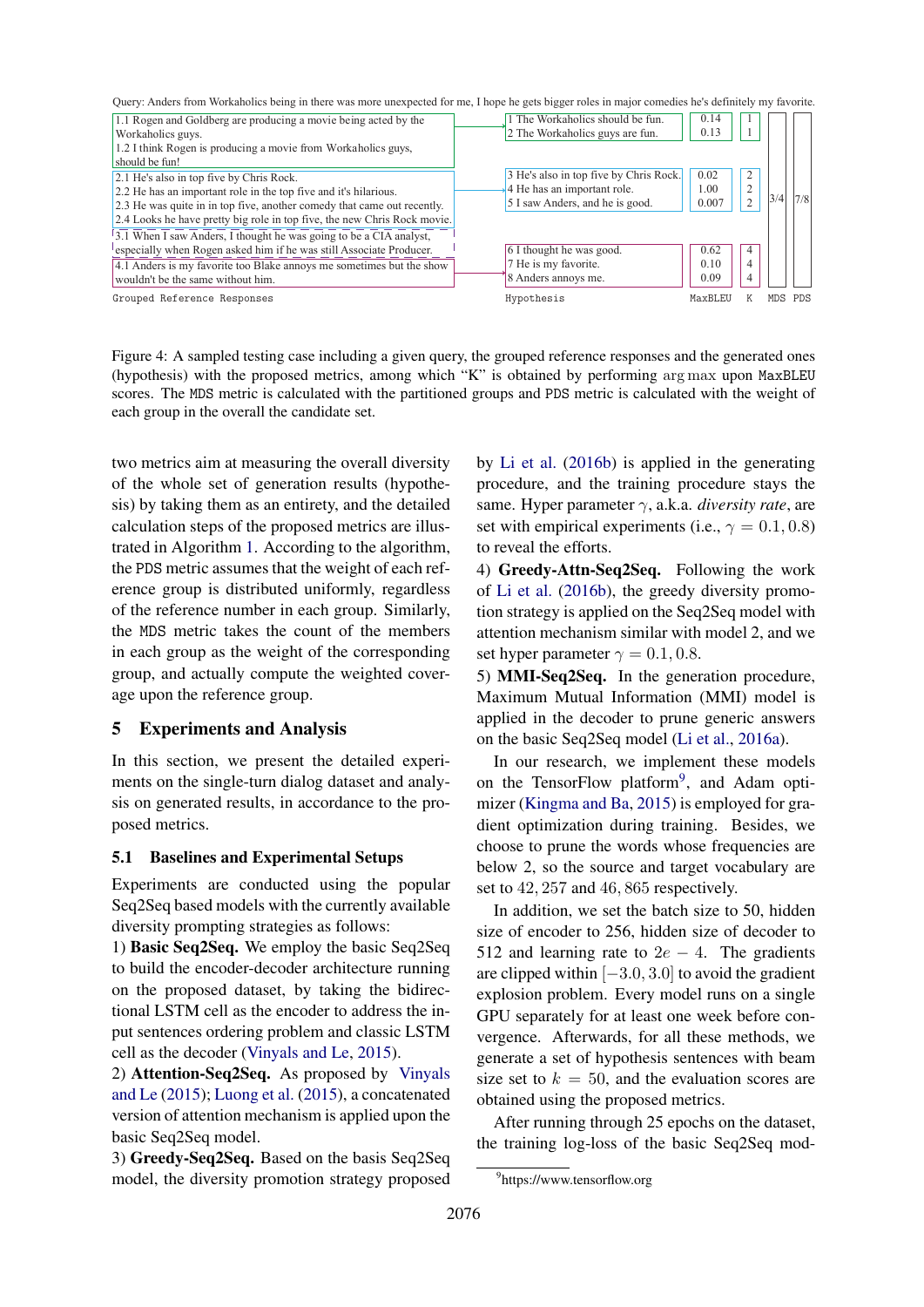| Models                                                                                         | MaxBLEU      | MDS            | PDS            |
|------------------------------------------------------------------------------------------------|--------------|----------------|----------------|
| Seq2Seq (Vinyals and Le, 2015)                                                                 | 1.30         | 0.230          | 0.253          |
| Attention-Seq2Seq (Luong et al., 2015)<br>Greedy-Seq2Seq ( $\gamma = 0.1$ ) (Li et al., 2016b) | 1.42<br>1.88 | 0.235<br>0.249 | 0.262<br>0.243 |
| Greedy-Seq2Seq ( $\gamma = 0.8$ )                                                              | 1.72         | 0.297          | 0.291          |
| Greedy-Attn-Seq2Seq ( $\gamma = 0.1$ ) (Li et al., 2016b)                                      | 2.27         | 0.252          | 0.248          |
| Greedy-Attn-Seq2Seq ( $\gamma = 0.8$ )<br>MMI-Seq2Seq (Li et al., 2016a)                       | 2.05<br>2.15 | 0.285<br>0.311 | 0.287<br>0.329 |

Table 5: Performances of different models trained on the LSDSCC dataset with three metrics: MaxBLEU, MDS, PDS.

els converge to about 4.2 and the Seq2Seq models augmented with attention converge to 3.1. Also, we set the dropout rate to 0.5, which enables us to tune the models though much more epochs and avoid the over-fitting problems.

#### 5.2 Relevance Analysis

The semantic relevance of the generated responses is represented by the MaxBLEU scores, which are listed in the corresponding column of Table 5. From this benchmarking table, it can be observed that the attention mechanism is helpful for decoders to improve the relevance of the generated responses, since the *Attention-Seq2Seq* performs better than the basic Seq2Seq on the dataset, in terms of all the three metrics. However, the relative gain of the attention layer is limited, indicating that modeling relation of query and response by attention module is not able to directly solve the learning paradigm of conversations.

In accordance to the results of Greedy-Seq2Seq  $(\gamma = 0.1)$  and Greedy-Seq2Seq ( $\gamma = 0.8$ ), the hyper-parameter  $\gamma$  actually plays an important role in the generation steps of the decoder. Since  $\gamma$ is introduced to constrain the selection probability of the next-step word by performing the reranking process, and the larger value of this parameter will lead to the greater impact upon generating steps and produce more diverse sentences, we evaluate this greedy strategy with  $\gamma$  set with two empirical value. It can be seen that the model with the smaller  $\gamma$  performs better than the one with the larger parameter, which can be attributed to the fact that responses with more diversity are less similar to references. Similar observation can be get from the results of models Greedy-Attn-Seq2Seq ( $\gamma = 0.1$ ) and Greedy-Attn-Seq2Seq  $(\gamma = 0.8)$ . Besides, the reason for setting  $\gamma =$ 0.1, 0.8 in this part is that they are well represented for the poor diversity and good diversity, which the exact score of  $\gamma$  will vary under different configurations and structures of model.

In addition, the MMI model is proved to be promising to enhance the generation models, by improving both the relevant and diversity of generated responses. Even though the *MMI-Seq2Seq* model has not got the highest MaxBLEU, it outperforms the other ones on diversity, which will be discussed in the following subsection.

#### 5.3 Diversity Analysis

Table 5 also illustrates the MDS and PDS score of each benchmark. It is observed that the greedy strategies in the generating procedure with the greater parameter  $\gamma$  can boost the diversity of generated responses obviously. This phenomenon is attributed to the inter-sibling ranking policy in the decoding procedure, which tends to choose hypotheses from diverse parents. In addition, the MMI strategy gets the highest MDS and PDS, because the MMI criterion relieves the constraint of the language model, under which general responses always get a higher generative probability.

Meanwhile, the PDS metric aligns well with the basic MDS, but the relative gap becomes larger within the Greedy-Seq2Seq ( $\gamma = 0.1$ ) and Greedy-Seq2Seq ( $\gamma = 0.8$ ) models. The reason for enlarging relative gap between different models, is to distinguish the performance of similar models and evaluate the performance of specific module inside the models. When comparing Seq2Seq and Attention-Seq2Seq, relative gain of applied attention module to the overall model in terms of MDS was  $2.1\%$ , while it became  $3.6\%$  considering the PDS metric.

Practically, it is reasonable to make a trade-off between the relevance and diversity. The PDS is more suitable for choosing the systems with stringent diversity requirement, and the MDS is a softer metric, which should be taken into consideration when measuring the diversity improvements by integrating some new modules into NRG models.

Moreover, it can be observed that the relevance oriented metric MaxBLEU gets improvement along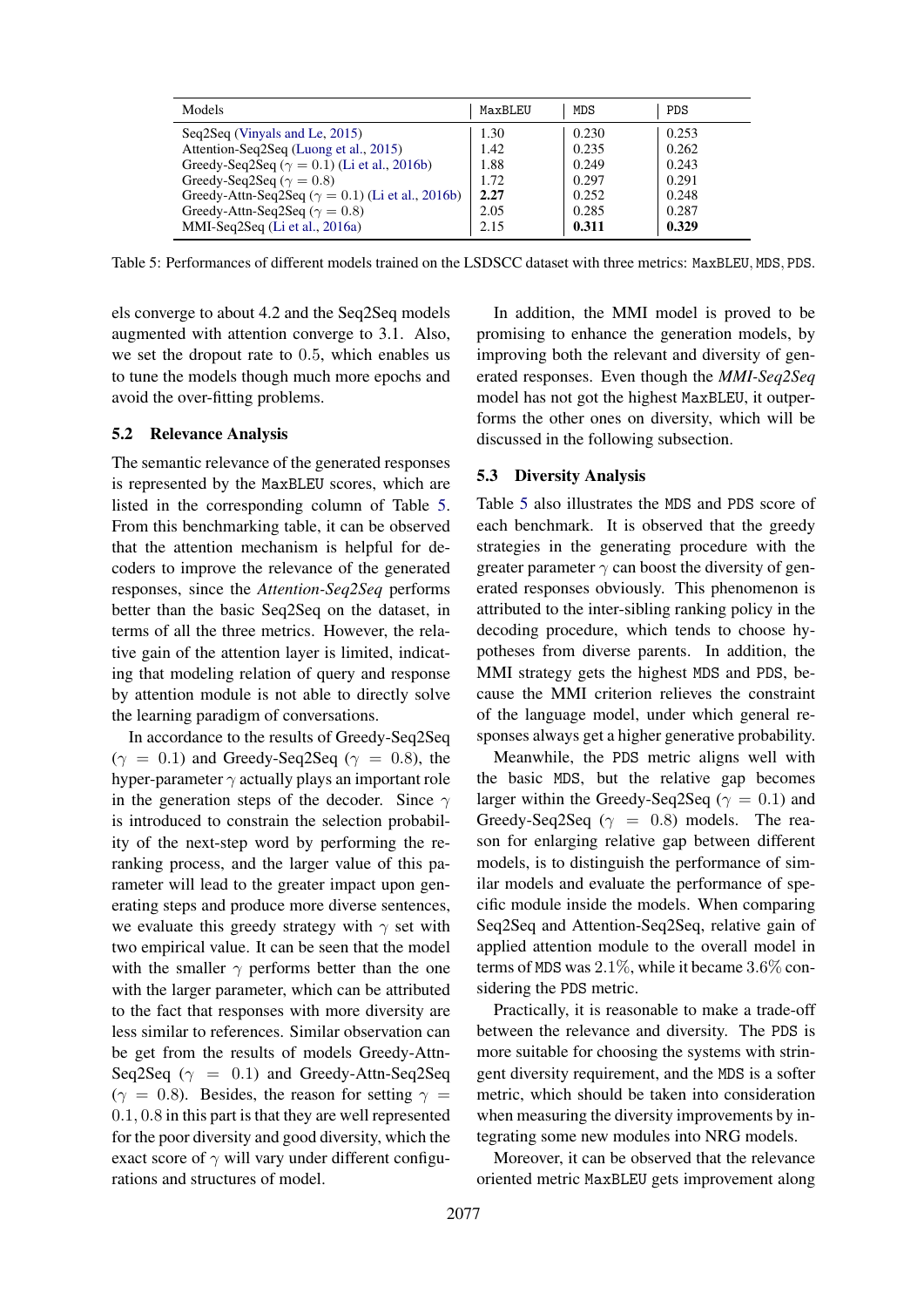with the increasing of the diversity oriented PDS and MDS. This phenomenon indicates a relationship between relevance and diversity against that in some of text generation tasks (e.g., image caption (Yao et al., 2017)). Since there are generally many references for a given query, the relevance and diversity are possible to be improved simultaneously for the response generation task (Li et al., 2016a). And thus, the topic changing on the generated results is tolerable.

# 5.4 Human Correlation Analysis

To validate the correlations between human ratings and the proposed metrics, we further invite 9 annotators with rich movie knowledge to judge the relevance and diversity of the generated responses from benchmark methods. Each baseline model generate 10 responses for each query in the test dataset. The annotators are first asked to judge whether a generated response is relevant to the query (labeled with 1) or not (labeled with 0). After that, the annotators estimate the diversity of relevant responses of each query with a scale of 1 to 3. The final Fleiss Kappa (Fleiss, 1971) score is 0.46, which denotes moderate agreement of the annotators.

| Model          | Spearman | p-value Pearson p-value |      |       |
|----------------|----------|-------------------------|------|-------|
| <b>MaxBLEU</b> | 0.31     | 0.022                   | 0.29 | 0.036 |
| <b>MDS</b>     | 0.36     | 0.041                   | 0.33 | 0.028 |
| <b>PDS</b>     | 0.39     | 0.038                   | 0.35 | 0.040 |

Table 6: Correlation between the proposed metrics and human judgments for the Reddit dataset.

The Pearson and Spearman correlation between the human evaluations and each metric are given in Table 6. It can be observed that the proposed metrics correlate with human judgments moderately with  $p - value < 0.05$ , which is quite different from the correlation test in Liu et al. (2016). This can be attributed to the fact that there are multiple references for each query in our test dataset. Although the proposed metrics are derived from the word-overlap based BLEU scores, expanding references of each query makes such scores much more reasonable for evaluating the relevance and diversity of generated responses.

#### 6 Conclusion and Future Work

In this paper, we have proposed the Large Scale Domain-Specific Conversational Corpus (LSD-

SCC), collected from the movie discuss threads in the Reddit community, for training and testing the Neural Response Generation (NRG) models. In addition, necessary data cleansing and pruning works are done to remove noises in the utterances. Moreover, we employ volunteers to annotate a diverse query-responses testing set, with reference groups taken into consideration for objectively quantifying the diversity of generated results. On the basis of the testing set, we propose two evaluative diversity metrics (mean diversity score and probabilistic diversity score) calculated according to the standard MaxBLEU score.

Furthermore, we investigate the performance of popular Seq2Seq based models with various diversity promotion strategies, and the score of them are collected to validate the effectiveness of the proposed metrics. The proposed dataset and evaluation metrics are expected to be used for the effective training and reasonable testing of NRG models.

In the future studies, we would explore the possibility of promoting diversity on the learning procedure, by directly optimizing diversity loss in the cost function. Besides, injecting external information during response's generation would be another challenging work.

#### Acknowledgments

We thank the anonymous reviewers for their insightful comments. This research is partially supported by National Natural Science Foundation of China (No.61572151, No.61602131, No.61672192) and the National High Technology Research and Development Program ("863" Program) of China (No.2015AA015405).

#### References

- Dzmitry Bahdanau, Kyunghyun Cho, and Yoshua Bengio. 2014. Neural machine translation by jointly learning to align and translate. In *Proc. of ICLR*.
- Rafael E. Banchs. 2012. Movie-dic: a movie dialogue corpus for research and development. In *Proc. of ACL*, pages 203–207.
- Jesse Dodge, Andreea Gane, Xiang Zhang, Antoine Bordes, Sumit Chopra, Alexander Miller, Arthur Szlam, and Jason Weston. 2016. Evaluating prerequisite qualities for learning end-to-end dialog systems. In *Proc. of ICLR*.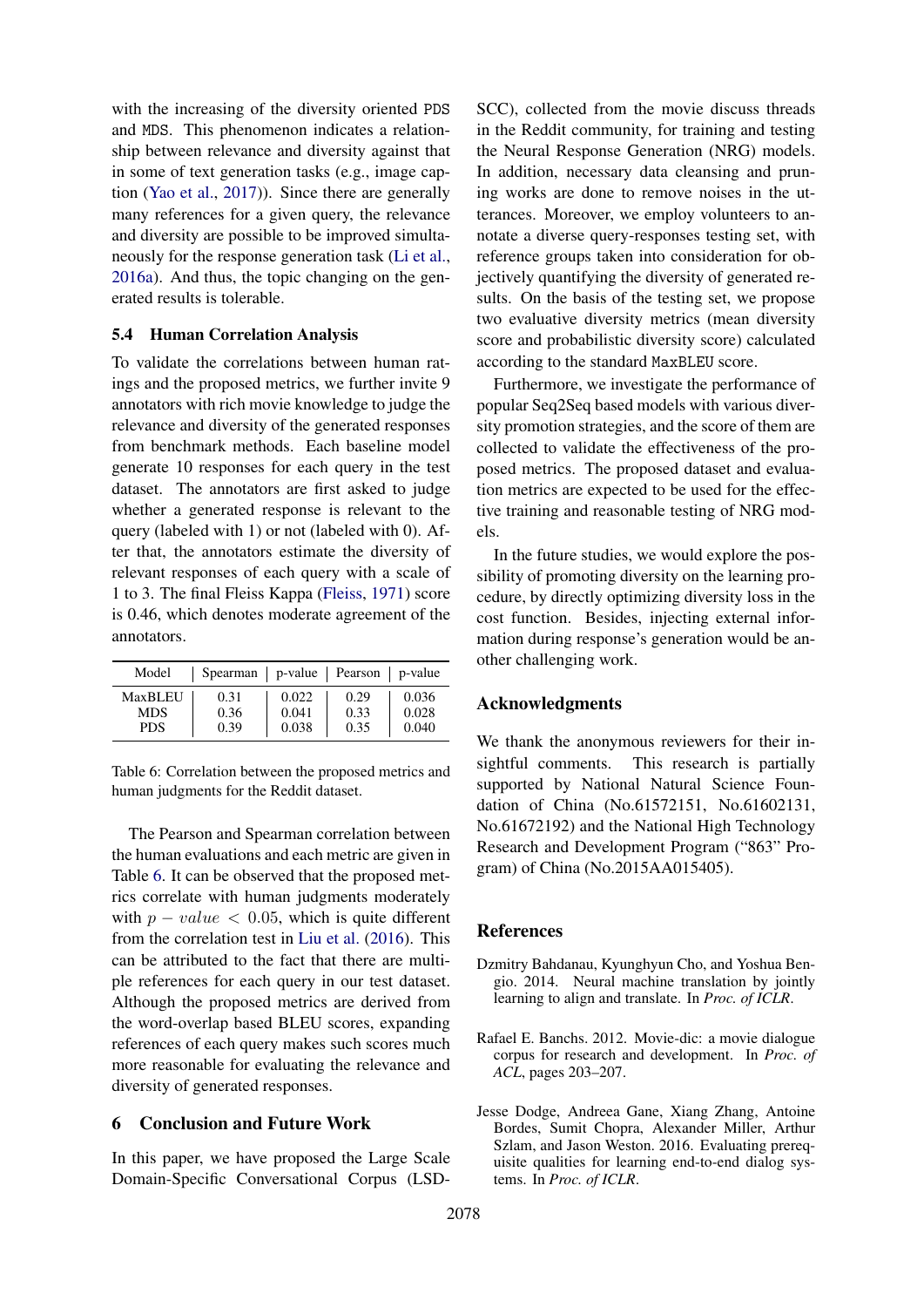- J. L. Fleiss. 1971. Measuring nominal scale agreement among many raters. *Psychological Bulletin*, 76(5):378–382.
- Markus Freitag and Yaser Al-Onaizan. 2017. Beam search strategies for neural machine translation. In *Proceedings of the First Workshop on Neural Machine Translation*, pages 56–60.
- Michel Galley, Chris Brockett, Alessandro Sordoni, Yangfeng Ji, Michael Auli, Chris Quirk, Margaret Mitchell, Jianfeng Gao, and Bill Dolan. 2015. deltableu: A discriminative metric for generation tasks with intrinsically diverse targets. In *Proc. of ACL*, pages 445–450.
- K. Greff, R. K. Srivastava, J. Koutnk, B. R. Steunebrink, and J. Schmidhuber. 2017. Lstm: A search space odyssey. *IEEE Trans. Neural Netw. Learn. Syst.*, 28(10):2222–2232.
- Baotian Hu, Zhengdong Lu, Hang Li, and Qingcai Chen. 2014. Convolutional neural network architectures for matching natural language sentences. In *Proc. of NIPS*, pages 2042–2050.
- Matthew R. Jamnik and David J. Lane. 2017. The use of reddit as an inexpensive source for high-quality data. *Practical Assessment Research & Evaluation*, 22(5).
- Rudolf Kadlec, Martin Schmid, and Jan Kleindienst. 2015. Improved deep learning baselines for ubuntu corpus dialogs. In *Machine Learning for SLU Interaction Workshop, NIPS*.
- Diederik P Kingma and Jimmy Ba. 2015. Adam: A method for stochastic optimization. In *Proc. of ICLR*.
- Quoc V. Le and Tomas Mikolov. 2014. Distributed representations of sentences and documents. In *Proc. of ICML*, pages 1188–1196.
- Jiwei Li, Michel Galley, Chris Brockett, Jianfeng Gao, and Bill Dolan. 2016a. A diversity-promoting objective function for neural conversation models. In *Proc. of NAACL-HLT*, pages 110–119.
- Jiwei Li, Will Monroe, and Dan Jurafsky. 2016b. A simple, fast diverse decoding algorithm for neural generation. *CoRR*, abs/1611.08562.
- Jiwei Li, Will Monroe, and Dan Jurafsky. 2017a. Learning to decode for future success. *CoRR*, abs/1701.06549.
- Yanran Li, Hui Su, Xiaoyu Shen, Wenjie Li, Ziqiang Cao, and Shuzi Niu. 2017b. Dailydialog: A manually labelled multi-turn dialogue dataset. In *Proc. of IJCNLP*, pages 986–995.
- Chia-Wei Liu, Ryan Lowe, Iulian Serban, Mike Noseworthy, Laurent Charlin, and Joelle Pineau. 2016. How not to evaluate your dialogue system: An empirical study of unsupervised evaluation metrics for dialogue response generation. In *Proc. of EMNLP*, pages 2122–2132.
- Ryan Lowe, Michael Noseworthy, Iulian Vlad Serban, Nicolas Angelard-Gontier, Yoshua Bengio, and Joelle Pineau. 2017. Towards an automatic turing test: Learning to evaluate dialogue responses. In *Proc. of ACL*, pages 1116–1126.
- Thang Luong, Hieu Pham, and Christopher D. Manning. 2015. Effective approaches to attention-based neural machine translation. In *Proc. of EMNLP*, pages 1412–1421.
- Nitin Madnani, Philip Resnik, Bonnie J Dorr, and Richard Schwartz. 2008. Are multiple reference translations necessary? investigating the value of paraphrased reference translations in parameter optimization. In *Proc. of AMTA*, pages 143–152.
- Lili Mou, Yiping Song, Rui Yan, Ge Li, Lu Zhang, and Zhi Jin. 2016. Sequence to backward and forward sequences: A content-introducing approach to generative short-text conversation. In *Proc. of COLING*, pages 3349–3358.
- Kishore Papineni, Salim Roukos, Todd Ward, and Wei-Jing Zhu. 2002. Bleu: a method for automatic evaluation of machine translation. In *Proc. of ACL*, pages 311–318. Association for Computational Linguistics.
- Alan Ritter, Colin Cherry, and Bill Dolan. 2010. Unsupervised modeling of twitter conversations. In *Proc. of NAACL-HLT*, pages 172–180.
- Alan Ritter, Colin Cherry, and William B. Dolan. 2011. Data-driven response generation in social media. In *Proc. of EMNLP*, pages 583–593.
- Nicolas Schrading, Cecilia Ovesdotter Alm, Ray Ptucha, and Christopher Homan. 2015. An analysis of domestic abuse discourse on reddit. In *Proc. of EMNLP*, pages 2577–2583.
- Iulian V. Serban and Joelle Pineau. 2015. Text-based speaker identification for multi-participant opendomain dialogue systems. In *Machine Learning for Spoken Language Understanding and Interaction, NIPS 2015 Workshop*.
- Iulian Vlad Serban, Ryan Lowe, Laurent Charlin, and Joelle Pineau. 2017. A survey of available corpora for building data-driven dialogue systems. *CoRR*, abs/1703.05742.
- Iulian Vlad Serban, Alessandro Sordoni, Yoshua Bengio, Aaron C. Courville, and Joelle Pineau. 2016. Building end-to-end dialogue systems using generative hierarchical neural network models. In *Proc. of AAAI*, pages 3776–3784.
- Lifeng Shang, Zhengdong Lu, and Hang Li. 2015. Neural responding machine for short-text conversation. In *Proc. of ACL*, pages 1577–1586.
- Yuanlong Shao, Stephan Gouws, Denny Britz, Anna Goldie, Brian Strope, and Ray Kurzweil. 2017.